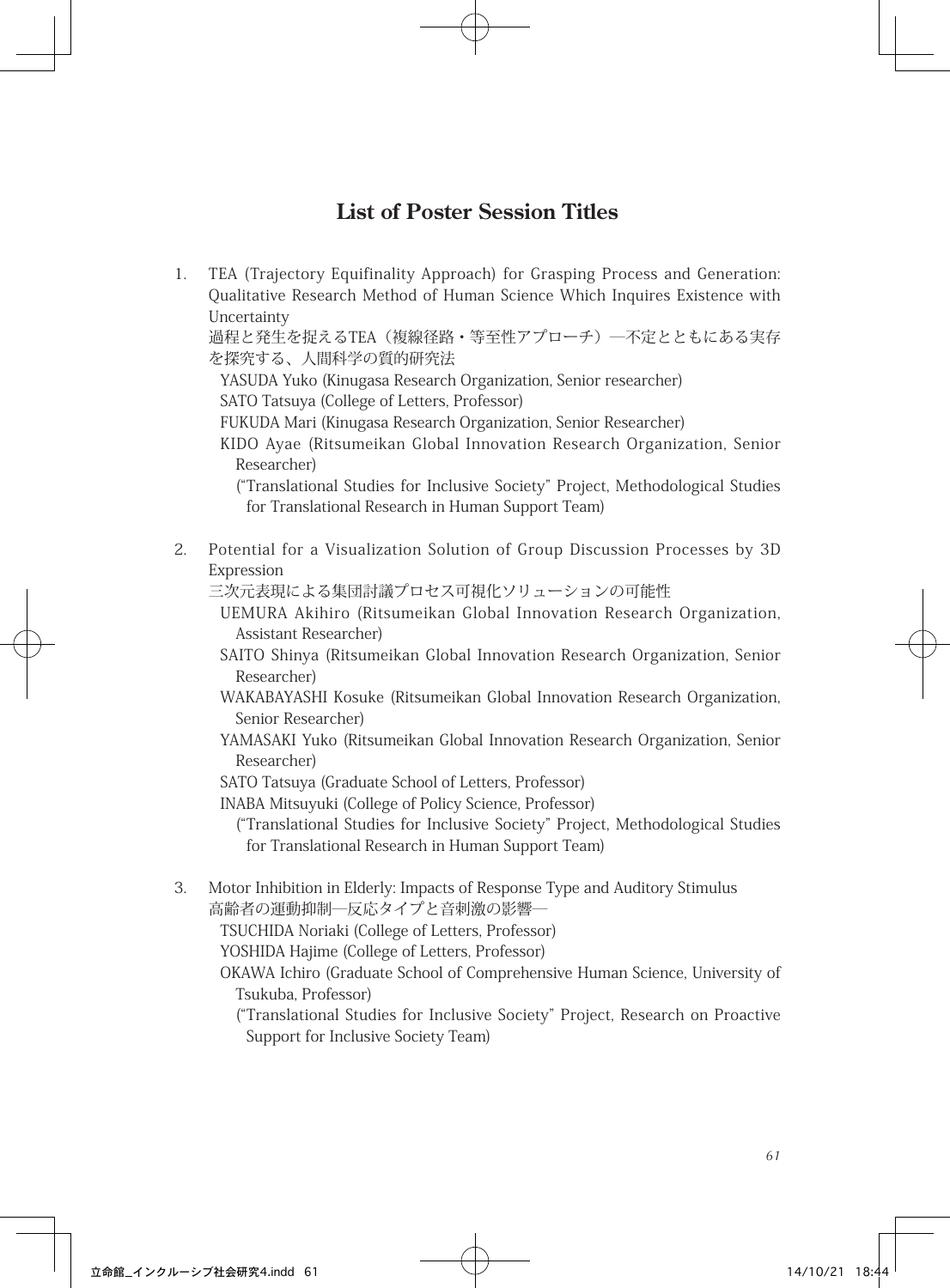4. Effects of the Depression Prevention Program on Changes in Cognitive Functions うつ予防プログラムが認知機能に与える影響

TAKAHASHI Nobuko (Institute of Human Sciences, Visiting Researcher) ISHIKAWA Mariko (Institute of Human Sciences, Visiting Researcher) TSUCHIDA Noriaki (College of Letters, Professor)

("Translational Studies for Inclusive Society" Project, Research on Proactive Support for Inclusive Society Team)

5. A Escorted Support for Children with Autism Spectrum: Trying to Develop the Program of Education and Care

自閉症スペクトラム児・者の伴走的支援―10年間の治療教育プログラム開発の試  $21$ 

ARAKI Hozumi (College of Social Sciences, Professor)

TAKEUCHI Yoshiaki (College of Social Sciences, Professor)

- ("Translational Studies for Inclusive Society"Project, Research on Escorted Support for Inclusive Society Team)
- 6. Designing and Managing University's Simulation Shop for Job-Training by Persons with Disabilities; Making Portfolios for Successive Support 大学内模擬店舗のデザインと運営・障害者の継続的支援のためのポートフォリオ作 成

NAKASHIKA Naoki (Institute of Human Sciences, Visiting Researcher) MOCHIZUKI Akira (College of Letters, Professor)

NAMEDA Akinobu (Ritsumeikan Global Innovation Research Organization, Senior Researcher)

- ONISHI Youhei (Graduate School for Science for Human Services, Master's Program Student)
- KOJIMA Ryo (Graduate School for Science for Human Services, Master's Program Student)

("Translational Studies for Inclusive Society"Project, Research on Escorted Support for Inclusive Society Team)

7. Action Research to Build a Transnational Volunteer Support Network for Foreign Students' Education: Possibility of Digital Book System as a Tool of Volunteer Linkage

トランスナショナルな外国人児童学習支援ネットワークの構築に向けたアクション リサーチ:デジタルブックによるボランティアネットワーク構築の可能性 OZAWA Wataru (College of Social Sciences, Professor)

YOMORI Ayumi (Graduate School of Sociology, Master's Program Student)

("Translational Studies for Inclusive Society" Project, Research on Escorted Support for Inclusive Society Team)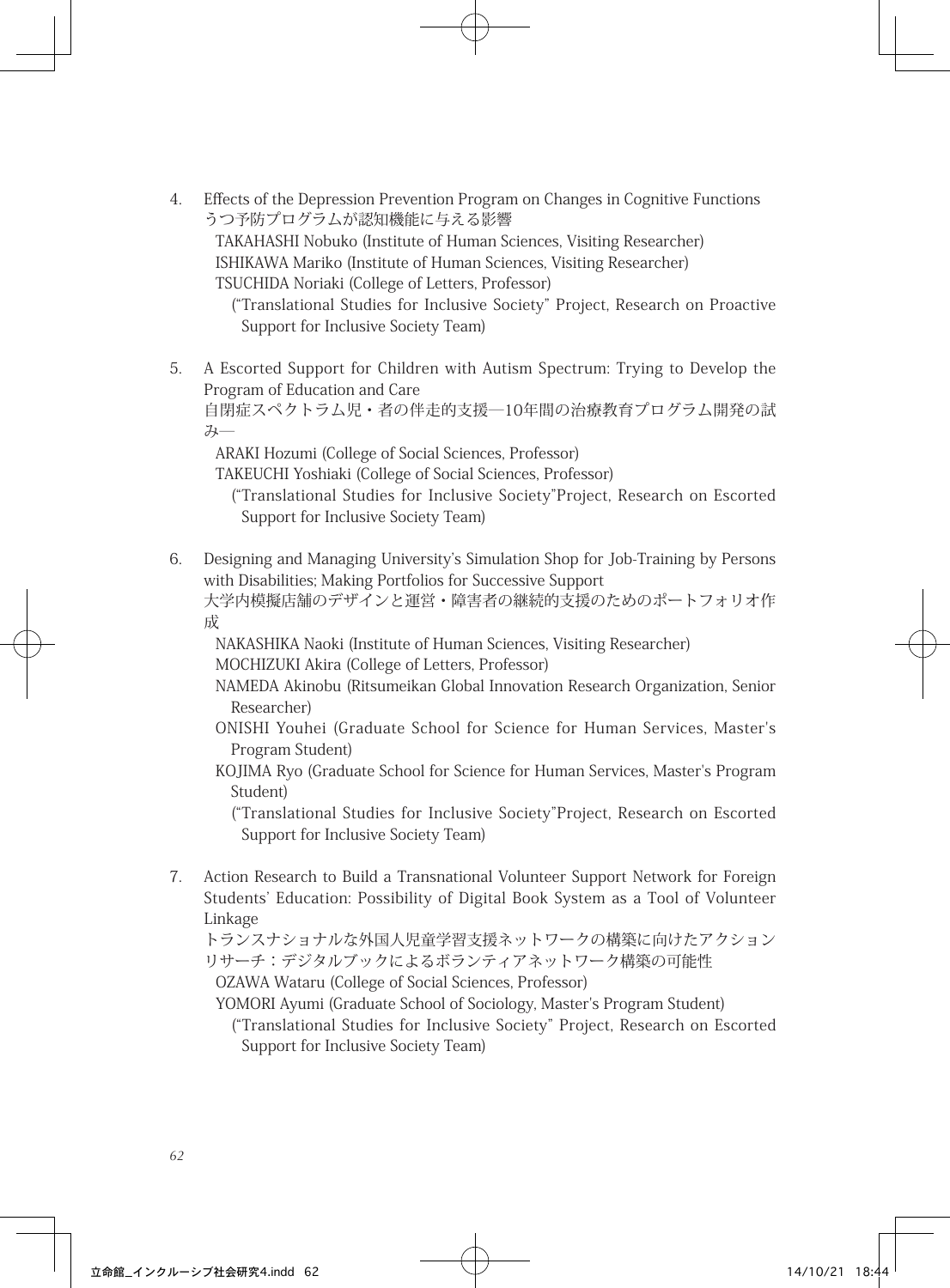8. Domestic Violence and Restorative Justice

ドメスティック・バイオレンスと修復的司法

KIM Sungeun (Ritsumeikan Grobal Innovation Research Organization, Post Doctoral Researcher)

("Translational Studies for Inclusive Society" Project, Research on Restorative Support for Inclusive Society Team)

- 9. Inclusion and/or Exclusion Involving a History of "Ars Vivendi" 障老病異をめぐる包摂/排除 WATANABE Katsunori (Ritsumeikan University, Associate Professor) ABE Akira (Ritsumeikan University, Associate Professor) HOTTA Yoshitaro (Tokyo University of Science, Lecturer) ("Translational Studies for Inclusive Society"Project, Fundamental Research on Social Inclusion and Human Support Team)
- 10. Archiving Narratives of Victims: A Logic of / for Practice 「被害」の語りのアーカイビング――実践と、実践のための論理 YAMAGUCHI Maki (Graduate School of Core Ethics and Frontier Sciences, Doctoral Course Student) ("Translational Studies for Inclusive Society"Project, Fundamental Research on Social Inclusion and Human Support Team)
- 11. Alfred Schutz's Concept of "Relevance" in Nursing Research: a Methodological Study

シュッツのレリヴァンス概念の看護研究上の活用方法論

YAMANAKA Eriko (Department of Health Services, Aino University, Lecturer) MATSUDA Ryozo (College of Social Sciences, Professor)

(Institute of Human Sciences, Exploratory Research Projects 2013 "Methods of Linking Evidence and Practice (MLEP)")

- 12. A Biodemographic Approach to Reproductive Aging 不妊の生物人口学的解明:パイロット調査の設計と実施 TAMAKI Emi (College of Social Sciences, Assistant Professor) KONISHI Shoko (University of Tokyo, Graduate School of Medicine, Assistant Professor) (Institute of Human Sciences, Exploratory Research Projects 2013 "Biodemography Project")
- 13. The Practice of the Welfare Worker to Support Survival and Life for Their Service User in the East Japan Great Earthquake Disaster 災害時における社会福祉労働者の生存・生活保障実践に関する研究―宮城県の社会 福祉労働者へのインタビュー調査を通して―(中間報告) ISHIKURA Yasuji (College of Social Sciences, Professor)